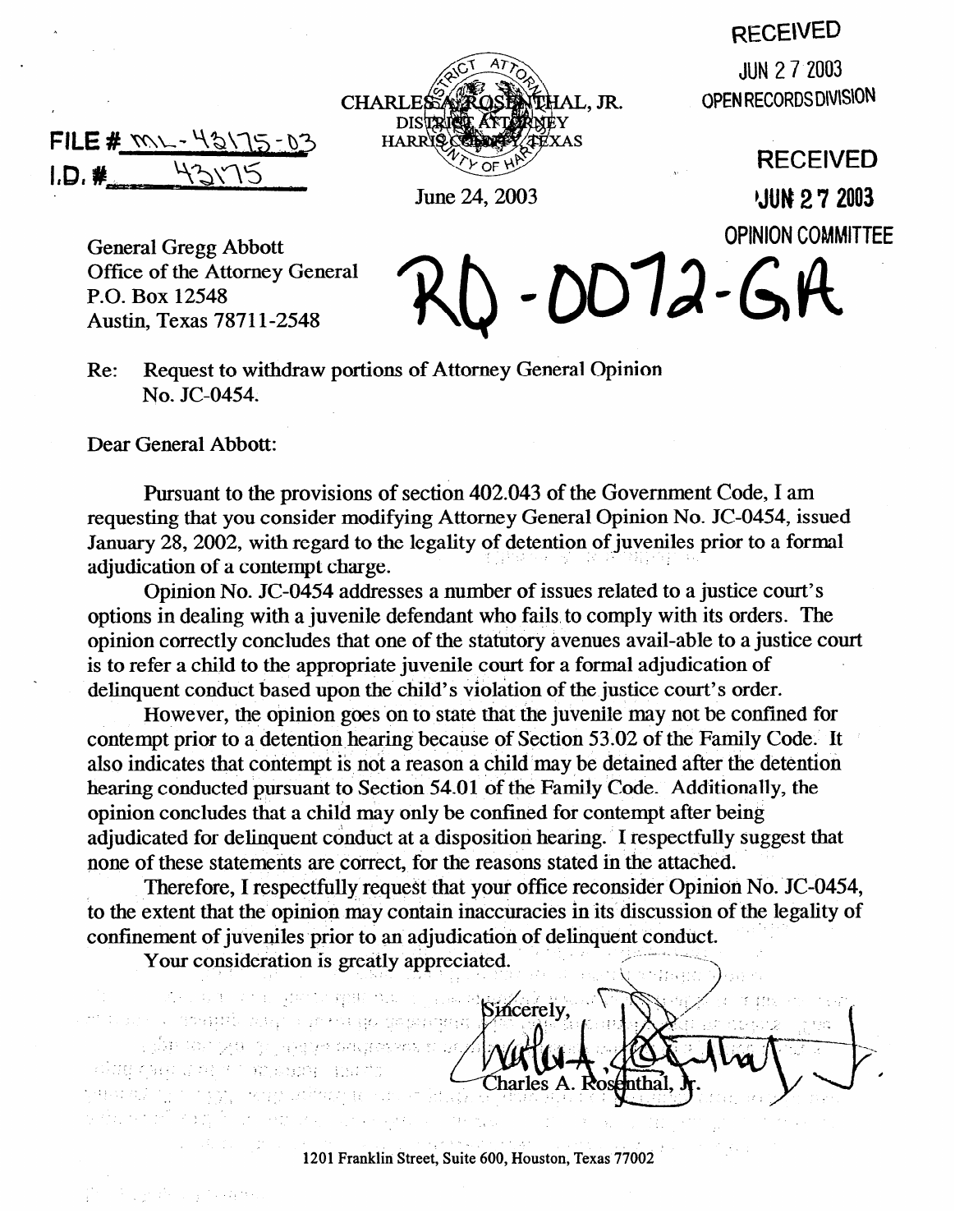## **IN RE Attorney General Opinion No. JC-0454**

## BRIEF IN SUPPORT OF REQUEST TO WITHDRAW PORTIONS OF ATTORNEY GENERAL OPINION NO. JC-0454

The Texas Attorney General issued Opinion No. JC-0454 on January 28, 2002, in response to a request for an opinion from Fort Bend County District Attorney John Healy, RQ-0408-JC. That opinion dealt with juvenile contempt cases which originate in a justice of the peace court. Although the opinion was largely correct with regard to the law pertaining to those cases, it also included several inaccuracies with regard to the legality of detention of juveniles on contempt charges, which are significant because they unnecessarily limit the contempt charges, which are significant because they unnecessarily limit the authority of a district court to use all available resources under the law of Texas in dealing with delinquent conduct cases.

The opinion states:

... Moreover, section 53.02 of the Family Code specifies the reasons for which a child may be detained prior to a detention hearing and contempt is not one of them. Tex. Fam. Code Ann. Sec 53.02 (Vernon Supp. 2002). Section 54.01 of the Family Code sets forth the reasons that a child may be detained at a detention hearing, and, again, contempt is not one of them Id. Sec. 54.01. In fact, only after a child has been adjudicated by a juvenile court as engaging in delinquent conduct for violating a court order and is held to be in contempt, may the child be confined if the court so orders at the later disposition hearing. Id. Sec. 51.03 (a) (2) (defining delinquent conduct to include "conduct that violates a lawful order of a municipal court or justice court under circumstances that would constitute contempt of that court"); 54.03 (adjudication hearing);  $54.04$  (disposition hearing).  $\frac{1}{\sqrt{2}}$ 

It is clear from the sections of the Texas Family Code that are cited in the opinion that it is, at this point, alluding to delinquent conduct that constitutes a violation of a lawful order of a municipal court or a justice court under circumstances that would constitute contempt of that court, as described in section  $51.03(a)(2)$  of the Code. The opinion is accurate in concluding that sections  $53.02$ and 54.01 of the Family Code specify the reasons for which a child may be and  $54.01$  of the Family Code specific the reasons for which a child may be reasons for which a child may be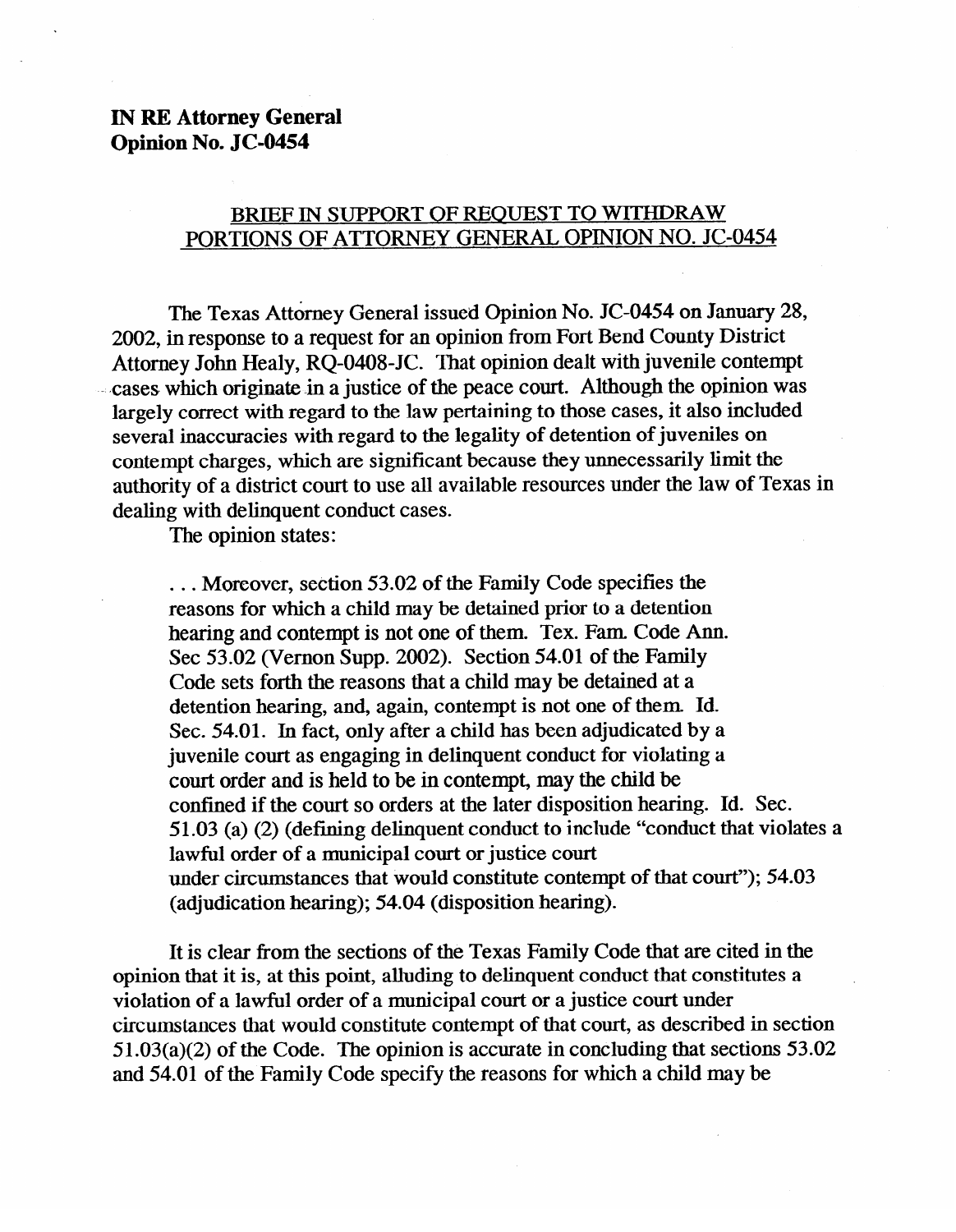detained prior to or at a detention hearing. However, it is respectfully suggested that the opinion is inaccurate in suggesting that a particular type of delinquent conduct must be expressly listed in section 53.02 or 54.01, or pre-disposition detention for that conduct is not authorized. To the contrary, any type of delinquent conduct might form a basis for pre-disposition detention if the additional requirements of section 53.02 or 54.01 are met.

The statutory reasons for detention, which are set out in section 53.02, are as follows:

1) the child is likely to abscond or be removed from the jurisdiction of the court;

2) suitable supervision, care, or protection for the child is not being provided by a parent, guardian, custodian, or other

person;<br>3) the child has no parent, guardian, custodian, or other person able to return the child to the court when required; person able to return the child to the court when required; 4) the child may be dangerous to minself of herself or the child may threaten the safety of the public if released;<br>5) the child has previously been found to be a delinquent child or has previously been convicted of a penal offense punishable by a term in jail or prison and is likely to commit an offense if released; or

5) the child's detention is required under Subsection  $(f)$ [child alleged to have engaged in delinquent conduct and [child alleged to have engaged in delinquent conduct and to have used, possessed, or exhibited a firearm] . . .

Section 54.01 of the Family Code describes the following as a basis for detention:

(1) he is likely to abscond or be removed from the jurisdiction of the court;<br>(2) suitable supervision, care, or protection for him is not being provided by a parent, guardian, custodian, or other person;

(3) he has no parent, guardian, custodian, or other person able to return him to the court when required;

 $(4)$  he may be dangerous to himself or may threaten the safety of the public if released: or

 $(5)$  he has previously been found to be a delinquent child or has previously been convicted of a penal offense punishable by a term in jail or prison and is likely to commit an offense if released. and is likely to commit an offense if  $\alpha$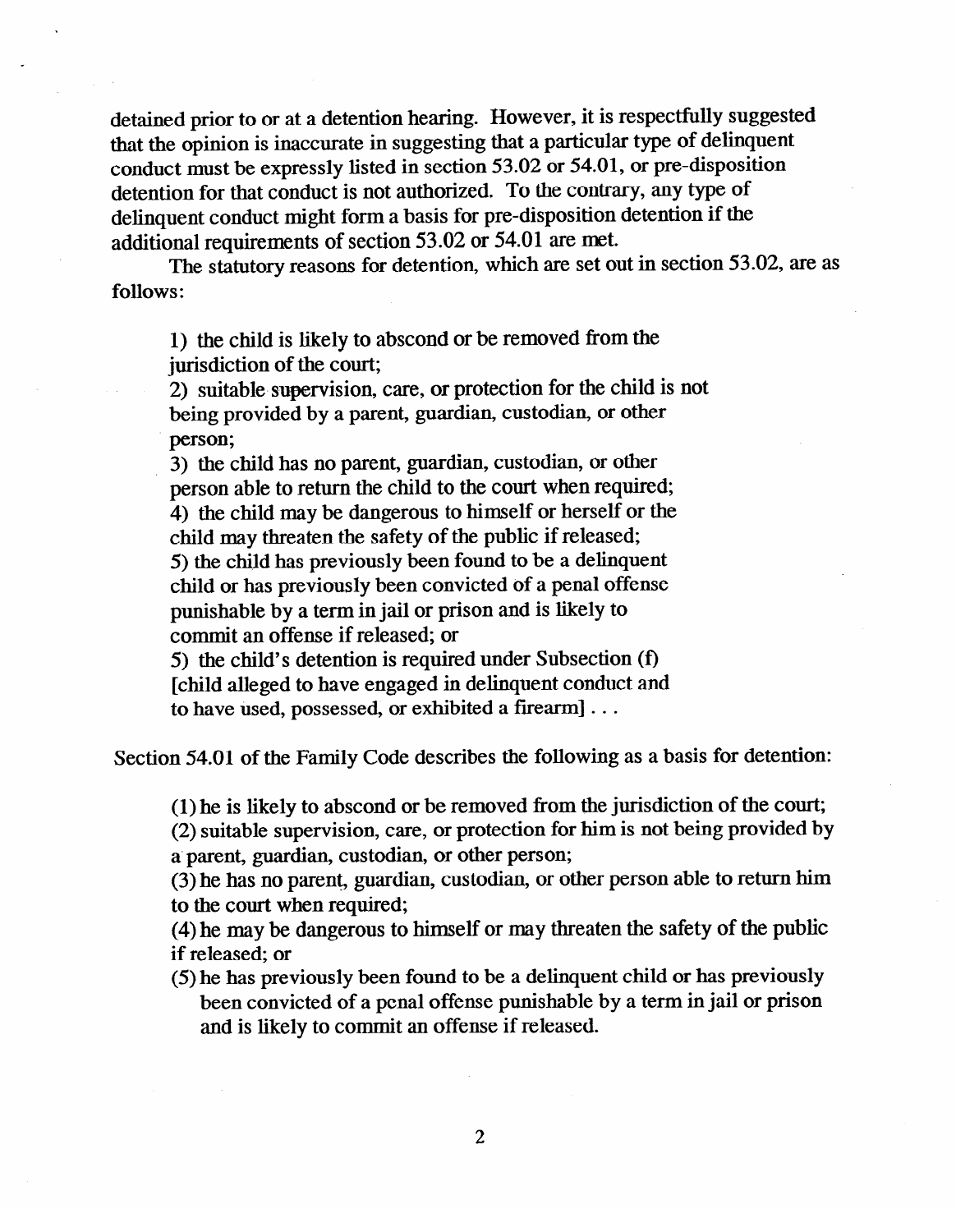These statutory reasons for detention relate not to the nature of the conduct of the child, but to other circumstances of the child. Thus the reasoning of Opinion No. JC-0454 would apply to other types of delinquent conduct which are not specifically listed in section 53.02 or 54.01, including capital murder and aggravated sexual assault of a child. Reasoning that would preclude detention for serious felony offenses is plainly incorrect.

Actually, a child may be detained for any of the following types of delinquent conduct which are set forth in section 51.03:

1) conduct, other than a traffic offense, that violates a penal law of this state or of the United States punishable by imprisonment or by confinement in jail;

2) conduct that violates a lawful order of a municipal court or justice court under the circumstances that would constitute contempt of that court,

- 3) conduct that violates Section 49.04, 49.05, 49.06, 49.07, or 49.06, Penal Code; or<br>4) conduct that violates Section 106.041, Alcoholic Beverage Code, relating
- 4) conduct that violates Section 106.041, Alcoholic Beverage Code, relating to driving under the influence of alcohol by a minor (third or subsequent offense).

The sections entitled "Release from Detention," sec. 53.02, or "Detention<br>Hearing," sec. 54.01, do not list any of the above types of conduct, including contempt, as being excluded from potential detention. Thus, the only possible construction is that detention is available for all four types of delinquent conduct listed in section 51.03, if one of the non-release factors set out in  $53.02$  or  $54.01$  is present. This leads to the conclusion that a child who engages in conduct that violates a lawful order of a municipal court or justice court is eligible for preadjudication detention in a secure detention facility.

The opinion erroneously concludes that it is "only after a child has been adjudicated by a juvenile court as engaging in delinquent conduct for violating a court order and is held in contempt, may the child be confined if the court so orders at the disposition hearing." It is generally just the opposite that is true. Section  $54.04<sub>(o)</sub>$  clearly states: **54.04(o)** clearly states:

A child adjudicated for contempt of a justice or municipal court order may not, under any circumstances, be placed in a postadjudication secure correctional facility or committed to the Texas Youth Commission for that conduct (emphasis added). Texas Youth Commission for that conduct (emphasis added).